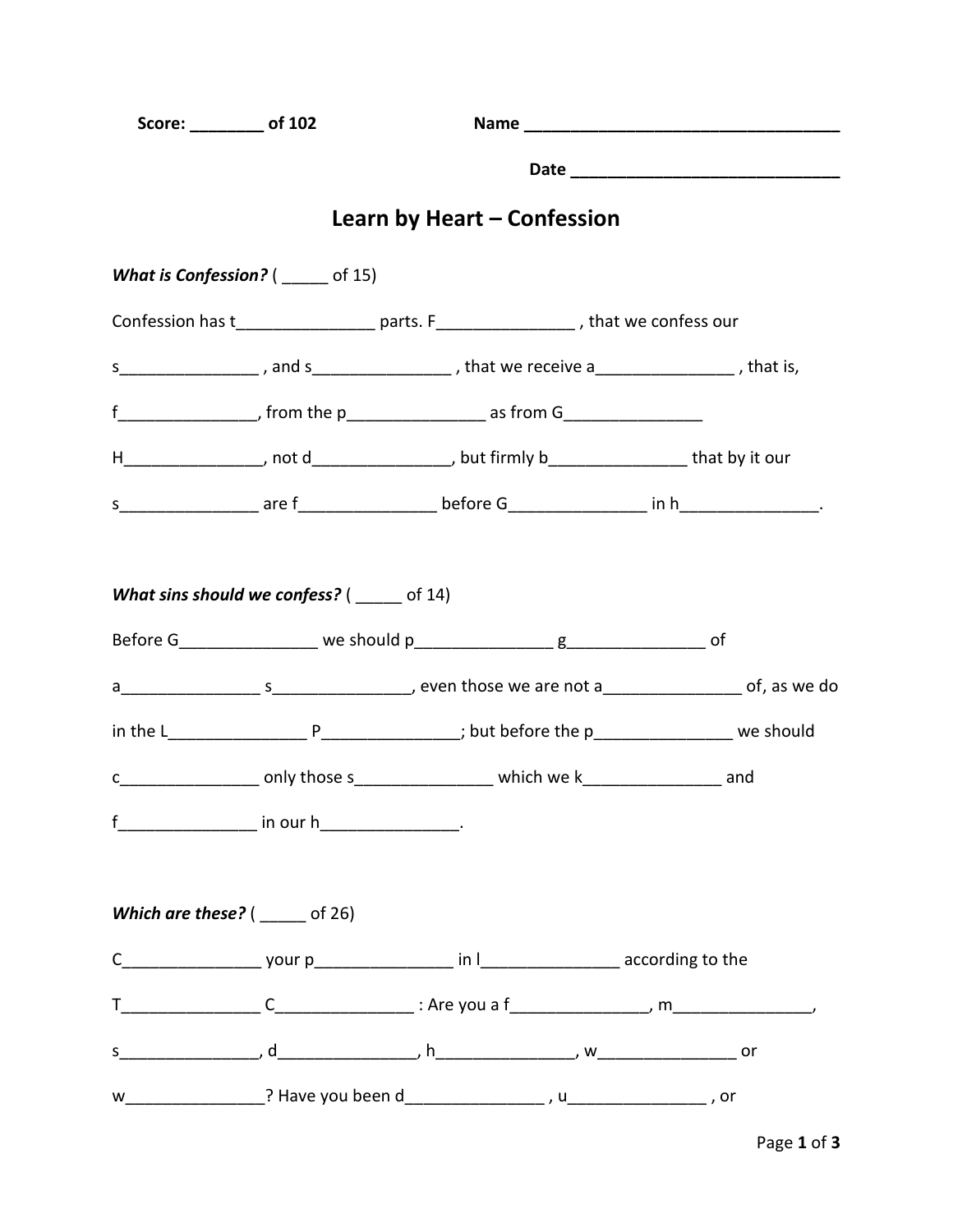| d____________________? Have you s_______________________, been n_____________________,                                                                                                                                                                                                                                |  |                                                                                                |  |  |  |
|-----------------------------------------------------------------------------------------------------------------------------------------------------------------------------------------------------------------------------------------------------------------------------------------------------------------------|--|------------------------------------------------------------------------------------------------|--|--|--|
|                                                                                                                                                                                                                                                                                                                       |  |                                                                                                |  |  |  |
| What is the Office of the Keys? $($ _____ of 14)                                                                                                                                                                                                                                                                      |  |                                                                                                |  |  |  |
|                                                                                                                                                                                                                                                                                                                       |  |                                                                                                |  |  |  |
|                                                                                                                                                                                                                                                                                                                       |  |                                                                                                |  |  |  |
|                                                                                                                                                                                                                                                                                                                       |  |                                                                                                |  |  |  |
| $f$ $f$ $\frac{1}{2}$ $\frac{1}{2}$ $\frac{1}{2}$ $\frac{1}{2}$ $\frac{1}{2}$ $\frac{1}{2}$ $\frac{1}{2}$ $\frac{1}{2}$ $\frac{1}{2}$ $\frac{1}{2}$ $\frac{1}{2}$ $\frac{1}{2}$ $\frac{1}{2}$ $\frac{1}{2}$ $\frac{1}{2}$ $\frac{1}{2}$ $\frac{1}{2}$ $\frac{1}{2}$ $\frac{1}{2}$ $\frac{1}{2}$ $\frac{1}{2}$ $\frac$ |  |                                                                                                |  |  |  |
| <u>r__________________</u> _.                                                                                                                                                                                                                                                                                         |  |                                                                                                |  |  |  |
| <b>Where is this written?</b> ( $\qquad$ of 13)                                                                                                                                                                                                                                                                       |  |                                                                                                |  |  |  |
| This is what St. J_____________________the E______________________writes in chapter t_________________________                                                                                                                                                                                                        |  |                                                                                                |  |  |  |
|                                                                                                                                                                                                                                                                                                                       |  |                                                                                                |  |  |  |
|                                                                                                                                                                                                                                                                                                                       |  |                                                                                                |  |  |  |
|                                                                                                                                                                                                                                                                                                                       |  | s___________________, they are f_________________; if you do not f__________________them, they |  |  |  |
| are not f_________________." (John 20:22-23)                                                                                                                                                                                                                                                                          |  |                                                                                                |  |  |  |